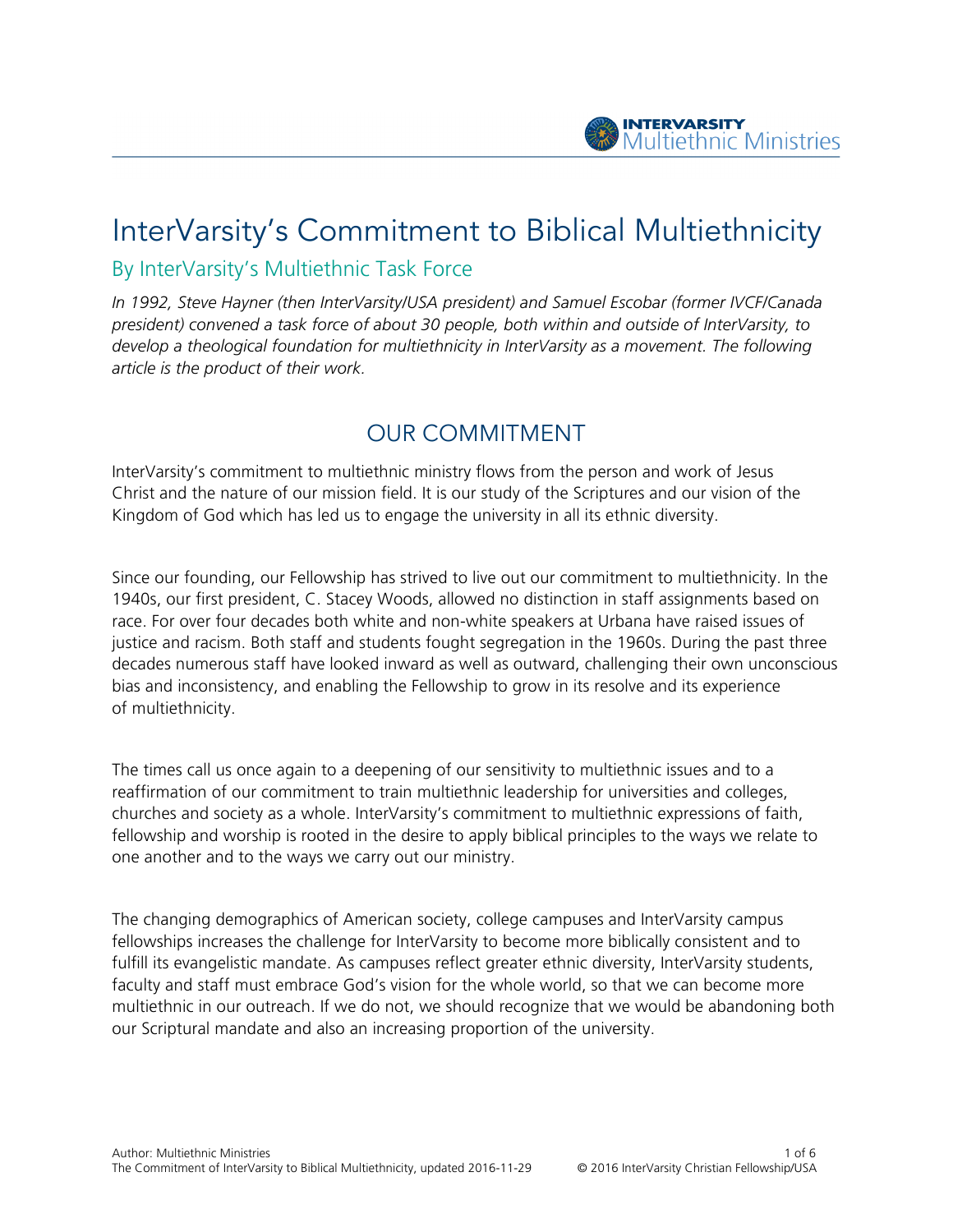

## OUR DECLARATION

#### 1. The God-given Value and Dignity of All Humanity

We affirm the worth of all peoples and the creativity expressed in all ethnic groups. All men and women are created in the image of God for a life of harmonious relationships with God, other human beings and creation. As God's children, we honor the Creator by cherishing people, regardless of ethnic or national origin, and valuing them as created beings able to enhance life through their unique creative endeavors and insights. In acknowledging that all peoples have much to offer and to learn from each other we recognize that those with whom we have daily contact are gifts of God to be welcomed and embraced. In supporting each other and creating contexts in which all may flourish we reflect the Creator's love for all people.

(Genesis 1:26-29; 9:1-3, 18-19; 10:4, 20, 31-32; 11:4-9; Isaiah 40:25-31; John 1:1-3; Colossians  $1:15-17$ <sup>\*</sup>

We affirm this because:

- Biblical truth is always clothed in the particulars of culture. Everyone lives out his or her faith in the context of some group and its heritage. We proclaim a gospel which is needed in and applicable to any culture or people.
- Throughout the Bible, God emphasizes his love and concern for all peoples, often disrupting the exclusiveness of homogeneous groups in order to reveal himself to peoples of all ethnic groups.

It is appropriate and timely for InterVarsity to affirm our commitment to ethnic diversity because:

- We rejoice in the ethnic variety exhibited in the university and our campus groups, and in the cultural gifts which staff, students, faculty and supporters bring to InterVarsity.
- Christian community has full expression only when ethnic heritage and individual giftedness are valued.

(Acts 10-11; Jonah 1-4; Daniel 1-7, 9; Acts 15:1-21; Acts 15:22-35; Colossians 3:10-11; Revelation 5:6-10; 7:9-11; Acts 6:5-7; 10:34-38, 44-48; 11:18;15:7-11, 22-35; Revelation 7:9-11)

#### 2. Humanity's Need for God's Redemption and Transformation

We acknowledge human failure to achieve reconciliation, and the need for every culture to be transformed. Everyone, everywhere, has rebelled against God and his created order. The inherent ethnocentricity and prejudice of both individuals and ethnic groups are expressions of the sin of pride which has separated people from God and also from one another. This has led to racism and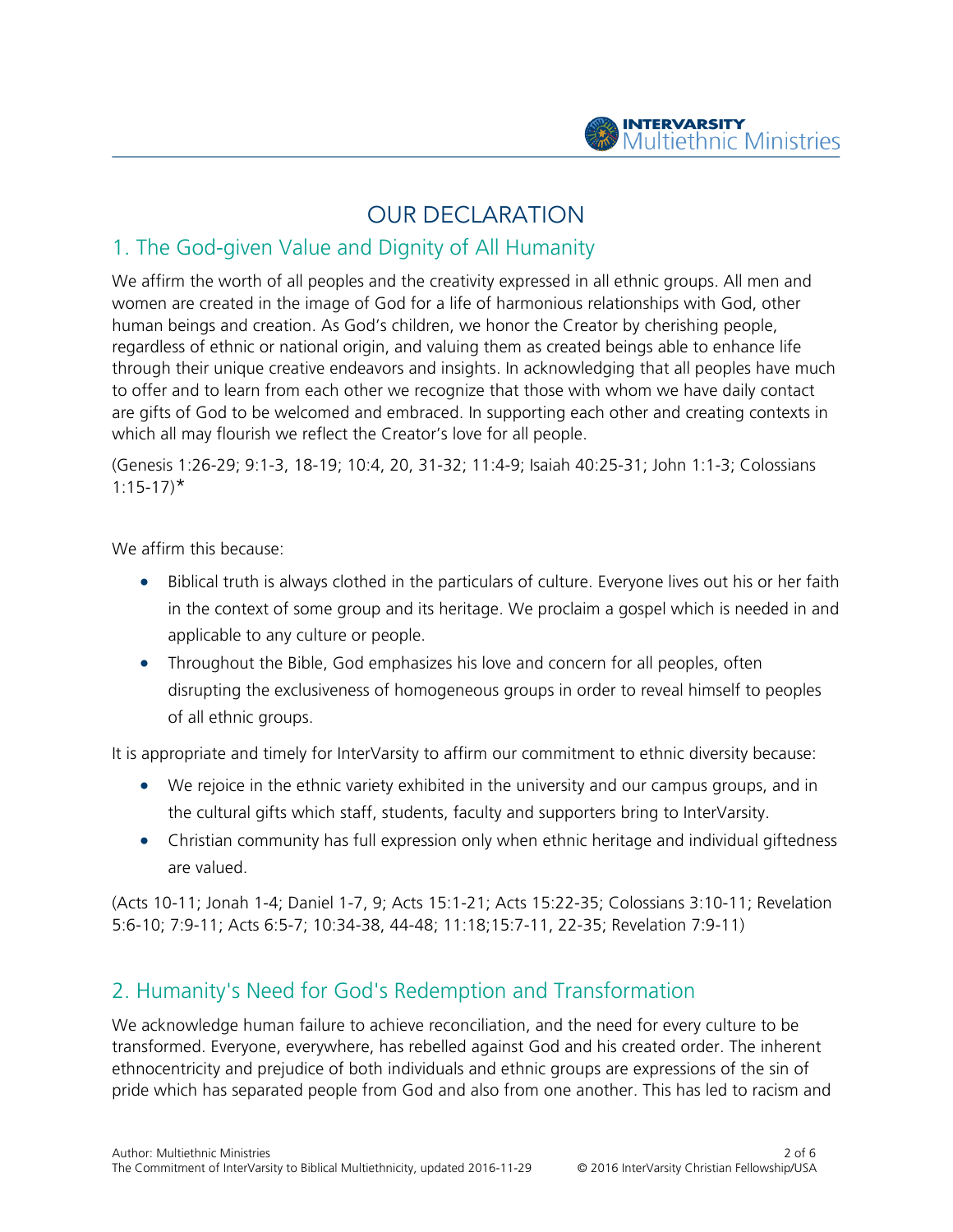injustice. One way that both majority and minority people express sin is to use power to oppress those who are different rather than to build them up. We are also prone, subtly and even unwittingly, to perpetuate racism and prejudice in the fabric of our society and its structures. This happens in all cultures, reflects our common fallenness and prevents people from flourishing according to God's intention. We all need to repent of these unbiblical and unrighteous attitudes and actions.

(Genesis 3; lsaiah 10:1-2; Habakkuk 1-2; Romans 1-3; Galatians 2)\*

We affirm this because:

- Many Christians have been blinded to the ways in which homogeneous groups limit and distort our way of thinking, including our perception of Scriptural teaching about multiethnicity. Even sincere believers have maintained a vested interest in not seeing.
- Society's institutions in general and Christian organizations in particular, have moved all too slowly to offer means for crossing ethnic and cultural barriers. Neither majority nor minority Christians have taken full advantage of existing means nor been sufficiently vigorous in creating others.
- Ethnocentric arrogance has tended to squelch the identity and diminish the worth of those who are different by establishing unbiblical, racist categories; such prejudice has robbed individuals, communities and churches of a sense of their true dignity before God, of the honor and affirmation they rightfully deserve, and of the opportunity and resources to serve God and others.
- Believers need each other to resist fallen humanity's natural tendencies to consider ethnocentric viewpoints as the presuppositions for determining truth or establishing privilege.

It is appropriate and timely for InterVarsity to affirm our commitment to transformation because:

- We affirm the value of diverse ethnic heritages on campus, while desiring to submit all our conclusions to a holistic understanding of Scriptural norms.
- Students, faculty and administrators have become inhibited from taking a Christian stance by the prevalence on campus of moral relativism and a misguided militancy which, in seeking to affirm diversity, have instead fostered isolation and distrust among groups.

(Galatians 2:1-21; Jonah 1-4; John 4:4-42; 1 Corinthians 1:10-31; Acts 10:23-28; 11:1-2; 15:1-5; 26:1-11; Galatians 2:11-14)\*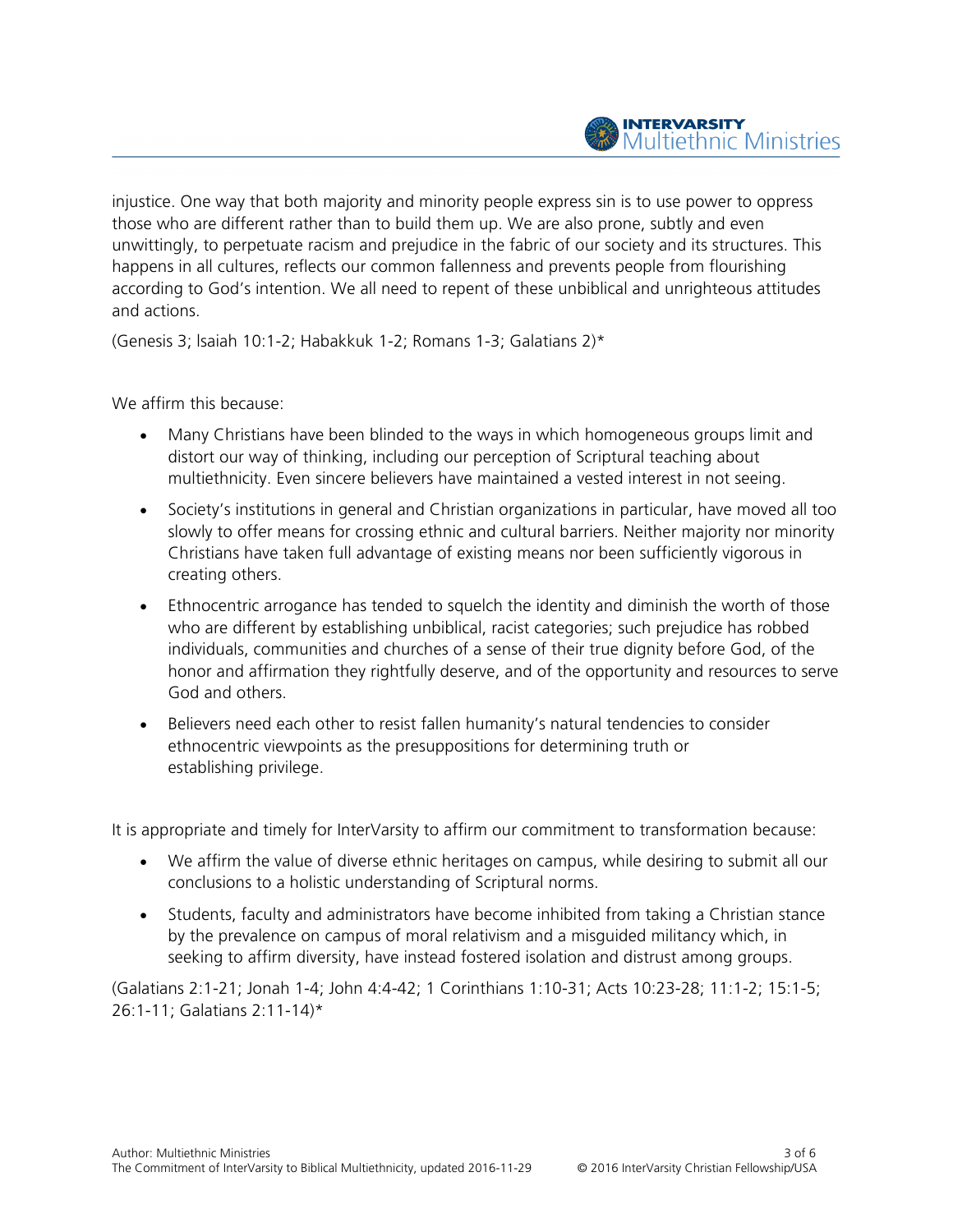# 3. The Power and Example of Christ's Atoning Sacrifice for Reconciliation

We embrace Christ's call to foster both divine and human reconciliation. Christ's atoning death is the basis for restored human community as well as restored fellowship with the Father. Through the cross God calls human beings to be reconciled with himself and with one another. All the walls of division that separate people and suppress their flourishing are torn down. God calls his people to follow Christ in humbling themselves and bringing reconciliation, even at the cost of personal sacrifice.

(Ephesians 2; 2 Corinthians 5:11-21; Galatians 3:22-29)\*

We affirm this because:

- Christ has called his disciples to be his ambassadors and ministers of reconciliation.
- In Christ, peoples of all cultural and ethnic heritages dare to confess sin, and to forgive one another, creating a visible community united by mutual love, working together in service and mission.

It is appropriate and timely for InterVarsity to affirm our commitment to reconciliation because:

- Humility and partnership will cause us to continually reassess our ministry goals, staffing strategies and funding priorities in light of our biblical commitments and mission.
- Creating partnerships with believers and organizations whose ethnic background is different from our own can promote a spirit of innovation and affirming trust.
- We honor God and his people everywhere in the world by becoming more open to ethnically diverse forms of worship and methods of evangelism and training.

(2 Corinthians 5:11-2 1; Colossians 3:8-17; Acts 1:8; 26:12-23; Matthew 28:16-20; Mark 7-8; John 4:4-42)

### 4. God's Intention for His People to be a Multiethnic Witnessing Community

We commit ourselves to be living signs of God's Kingdom. God's intention is to create a new humanity from every people and nation. In the power of God's Spirit, followers of Jesus are to become a multiethnic and diverse community that expresses the unity of the body of Christ as it lives out the values of the Kingdom. We yearn for all peoples to flourish in the context of renewed relationships with their Creator and with each other. Although our efforts will always be imperfect we seek to embody intentionally in the here and now the qualities of the new community which God one day will bring in its fullness.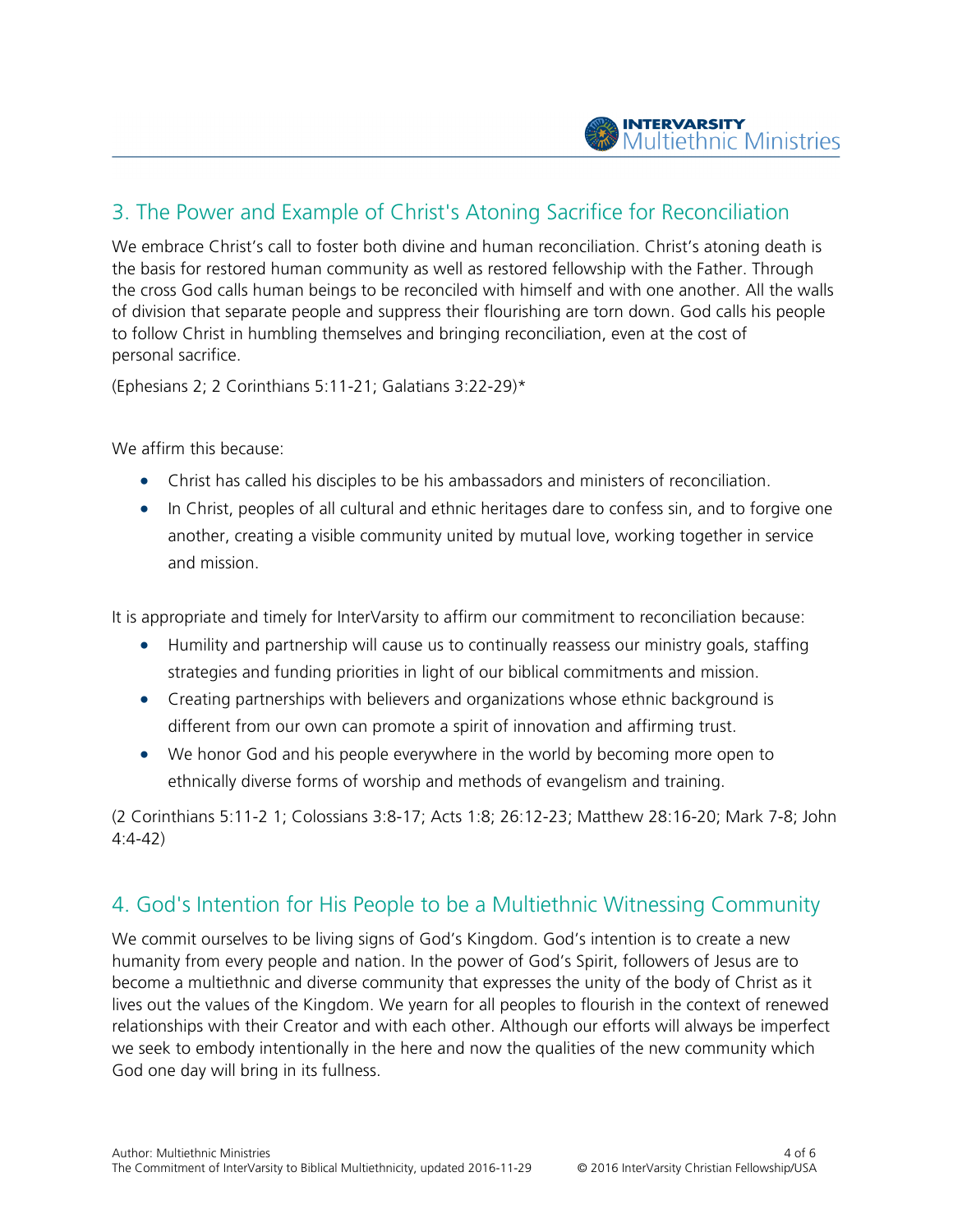

(Genesis 12:1-3; Daniel 1-6; Galatians 3:26-29; Colossians 1; 1 Thessalonians 1; Ephesians 2; Acts  $8-15$ <sup>\*</sup>

We affirm this because:

- The distinguishing marks of a Christian have become blurred in modem society, and it is essential to model authentic Christian community.
- The challenge to overcome prejudice and racism begins with ourselves and in the communities in which we worship and serve.
- Believers of all ethnic backgrounds are called to follow Christ in ministering together to the full range of human needs which demand compassionate response.
- Christians are called to be a prophetic people working vigorously at righting injustices and healing the wounds of oppression.
- Our understanding of Scripture, community and of God himself is enriched by insights originating in diverse ethnic heritages.
- Multiethnic expression of the Body of Christ offer hope for the fulfilling of the Great Commission through the kinds of partnerships which the new missionary situation demands.

It is appropriate and timely for InterVarsity to affirm our commitment to multiethnic witness because:

- We endeavor to be peacemakers, serving as bridges toward the reconciliation of people separated by suspicion and hatred, and demonstrating biblical patterns for mutual empowerment, and service.
- We support InterVarsity's commitment to multiethnicity as an essential expression of the Kingdom of God, irrespective of the pressures of current ideologies (such as "political correctness").
- We reaffirm InterVarsity's commitment to "engage the campus in all its ethnic diversity" as essential to the Church Is mission of proclaiming Christ to the whole world.
- We affirm InterVarsity's commitment to train students and staff in multiethnic realities.
- We are open to formulating strategies for campus engagement which will explore diverse and functional models of both structure and leadership.

(Acts 6; 8; 10-11: 15; Acts 2:42-47; 4:25-37; Romans 12; Isaiah 61:1-11; Luke 4:14-30; 6:17-36; Matthew 25:31-46; James 5:1-6; Revelation 21:1-8; Genesis 20; 41:50-52; 50:15-5 1; Joshua 2:8- 14; Ruth 1-4; Job 1-42; Matthew 4:23-5:16; Matthew 8-9; Mark 7-8; Luke 10:25-37; John 4:4-42; Acts 2; Romans 11:11-36; 2 Corinthians 5:11-21; John 3:16-17; Acts 2; Revelation 7:9-11; Acts